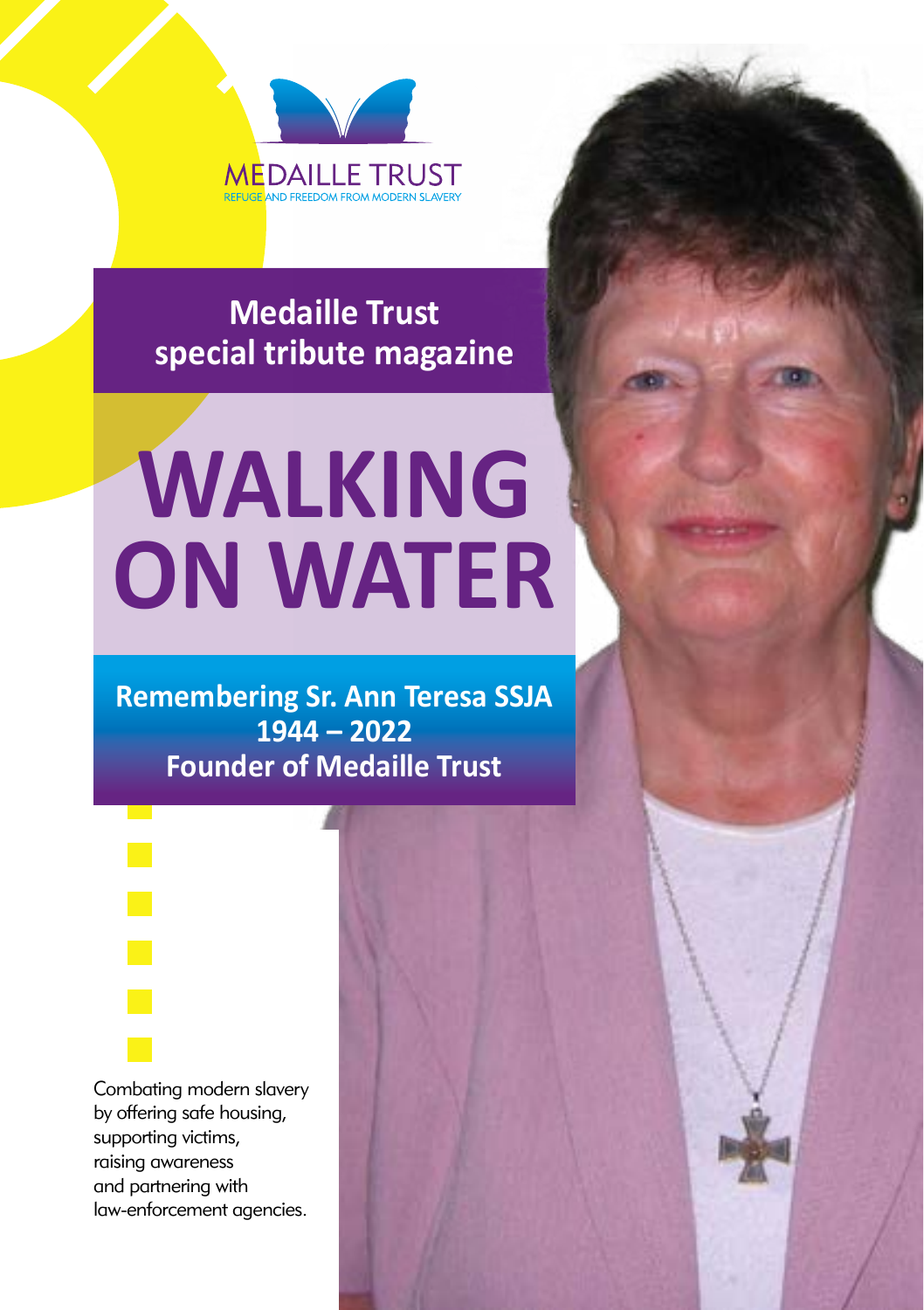### **MEDAILLE TRUST** WALKING ON WATER

# **GUIDE**

- **3. Welcome from CEO**
- **4. Growing Up**
- **5. The life of Sr Ann Teresa**
- **6, 7. Tributes**
- **8,9. Medaille Trust Timeline**
- **10,11. Blog by Sr Ann Teresa**
- **12. Her legacy - Medaille Trust Today**
- **13-14. Donate to Medaille Trust**
- **15. Sr. Ann Teresa Bursary**

For security, client names have been

Printed by Bensons Printing Company Ltd,

changed throughout. Designed by Sam Moore

12 Perry Rd, Witham CM8 3Y

Medaille Trust is one of the UK's largest providers of supported accommodation for victims of modern slavery.

We were founded through the vision and generosity of Catholic Religious congregations and our origins remain key to our identity. Our work is guided by the principles of Catholic Social Teaching: human dignity, solidarity, preferential option for poor and vulnerable people, and the dignity of work.

Our national network of safe houses provides personalised support, empowering clients on their path to a life that is free from slavery and exploitation.

In addition to providing clients with life-changing accommodation, Medaille Trust has now expanded our work to support survivors in the community through our Moving On Project.

We also work to promote justice and awareness. We work closely with law-enforcement authorities to inform and support our work.

Medaille Trust works in partnership with likeminded charities in other countries to help prevent human trafficking and to support those victims who return home. We also raise awareness in the UK, through the Look Up! campaign with the Archdiocese of Birmingham.

Thank you for your interest in our work and your commitment to ending modern slavery. If you would like to know more, please get in touch.

**Medaille Trust,** Cathedral Centre, 3 Ford Street, Salford M3 6DP

Visit: medaille-trust.org.uk Email: enquiries@medaille-trust.org.uk Call: 0800 0699916 **A@D** @medailletrust Medaille Trust is a registered charity, number 1117830

# **WELCOME**

### *"When people feel truly loved, they feel able to love, too."*



So said Pope Francis in September 2018 and as I reflect on the life of our founder, Sister Ann Teresa, for this special tribute edition of our Medaille magazine, I think love was at the

root of everything that Sister Ann Teresa did in her life. This is not surprising as the stated vision of the Sisters of St Joseph of Annecy is 'To live and work together to create a world where love is paramount'.

Although by the time I took the reins as CEO in January 2018 she had already taken a less active role in the charity due to health reasons, I had the privilege of meeting her on a couple of occasions whilst working in the sector for another organisation. The time that I remember most was the first time that I met her at the convent in Landguard Road, Southampton.

I remember how she fixed me with those bright blue eyes of hers, and first took an interest in me (we'd never met before). I remember how struck I was at the time that she wanted to get to know me before we got down to business. Then, we talked about the business I had come for (I was trying to persuade Medaille to join a consortium of other anti-slavery charities). It was her

passion for, and knowledge of the survivors that was striking. It was obvious that she knew these ladies personally, had invested time in them and was, in the most powerful way, their advocate.

I learned an important lesson that day and it was that to be effective in advocating for a group of people, you first have to take time to know them. Thank you Sister Ann Teresa for the example you showed me and many others during your life. Thank you for the love that you showed to survivors of modern slavery and human trafficking and for the risks that you took for their sake.

You will read many inspiring stories in this magazine about Sister Ann Teresa. Medaille Trust, the organisation she founded and named, is part of her legacy and continues to show that love to survivors of modern slavery in a practical way. Thank you to all who continue to support us prayerfully, practically and financially – your support makes a real difference to survivors of modern slavery and honours the legacy of our founder, Sister Ann Teresa.

### **Garry Smith CEO, Medaille Trust**



*Sr. Ann Teresa, Founder of Medaille Trust*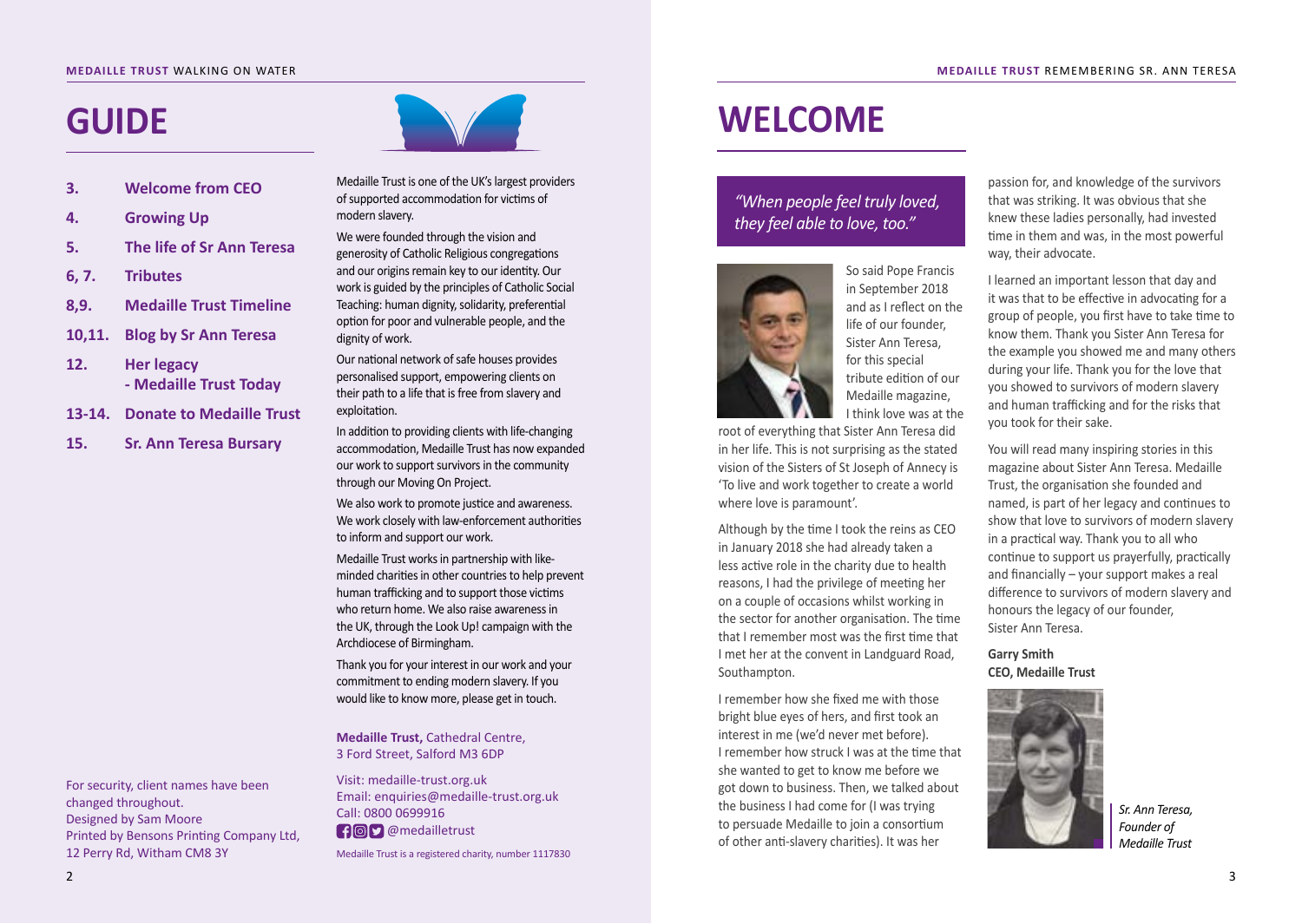### **GROWING UP WITH MARGARET HERRITTY (Sr. Ann Teresa)** by Angela Vaughan, sister of Sr. Ann Teresa

On 24th May 1944, Margaret Ann was born at St Woolos Hospital Newport to my mum Patricia Alice Herritty and dad, William Herritty. Mum had been in labour for three days and there were discussions about whether to save her or the baby. We lived in a little terraced house with dad's sister Auntie Polly and her husband Uncle Mac. Dad worked long hours as a Furnaceman at a nail factory. We were three sisters, Margaret Ann, Patricia Mary and I. We had one brother, Kevin Patrick.

As our family increased, the Council offered us a two-bedroom prefab house at Treberth Estate. Dad ensured we all attended 8 o'clock Sunday Mass at St Patrick's Church. Because we didn't have a car, we had to walk the long distance. Our reward was a full cooked breakfast when we got home

> As children we attended St Joseph's Primary school in Maindee. Margaret ensured we safely travelled by bus – the fare then was a half-penny. But on the way home, we sometimes spent

our halfpenny to buy sweets and walked through the lanes home. The Parish Church of St Patricks centred around all our family celebrations and social events. Life was happy with each of us making our First Confession, Holy Communion & Confirmation.

We then attended Sunday afternoon Benediction. We then walked to Aunty Polly's for our delicious Sunday Lunch. When we were a bit older, Dad suggested that Margaret, Trish and I should join Maggie Bennett's Choir. This was good grounding for our love of music & singing in future years.

Margaret was quite a tom boy growing up and often dressed up playing Cowboys & Indians! Our school holidays were spent with kids from the Crescent. Mum always baked enough food to share with the local children - bread pudding, ice slices (her speciality) and welsh cakes (bakestones). We played hopscotch, skipping, swinging on a rope from the arm on the lamppost, making a bogie from old planks of wood, rope and spare pram wheels and whizzing down the hills. I sometimes arranged a concert which was erected outside Dad's shed. Dressing up, dancing and singing lots of songs, we then charged the local kids 1 penny to come into the garden!

As a family we had bicycles and would ride to Goldcliff for a picnic day enjoying the sea air. There was never spare money to have family holidays. But day trips to Barry Island were wonderful. Dad loved swimming with us in the sea. We also enjoyed rides at the fairground, including donkey rides. The day usually ended with fish & chips, pop, ice cream and lots of very happy memories.

### **Llantarnam Abbey**

After six months of Margaret entering the convent, we were allowed to visit her. Margaret was full of excitement to see us. After our visits, Mum would get really upset and constantly cry. Dad decided to offer her an explanation as to why Margaret had decided to enter the convent. During the three days when mum was in labour and doctors were contemplating whether to save her or Margaret, Dad visited St Mary's Church and prayed that if God saved both mum and Margaret, he would offer her up to him. From thereon mum stopped crying. Somehow, this life Margaret had chosen was meant to be.

# **THE LIFE OF SR. ANN TERESA**

by Helen Power (niece of Sr Ann Teresa)



Sr. Ann Teresa at a conference at The Vatican in 2009

Margaret Herritty, eldest daughter of Pat & Bill Herritty was born on 24th May 1944 at St Woolos Hospital in Newport, South Wales. She had two younger sisters Trish and Angela and one brother, Kevin.

Margaret started her education at St Joseph's Primary School, Maindee. Then she attended the Holy Family Secondary school in Newport where she excelled in all subjects, especially Shorthand and Typing. She soon found here, her best friend Kay who stayed in touch with Margaret throughout her life, including when she was ill. Margaret and Kay had a weekly job of taking the 'Biscuit' money to the bank each week. Kay often laughs and remembers the money was usually still covered with Jam! Margaret attended Gwent College for a year to study secretarial subjects. She left there at 16 and wanted to enter the Convent at Llantarnam Abbey but her Dad refused and suggested she get a job first for two years. She started work as a ledger clerk in the National Bank but Margaret's heart was still set on religious life. At 18 she left home to begin her new life at Llantarnam Abbey. Initially family visits were restricted. She was allowed to write letters home and her Mum treasured these letters. When her Mum died, most of the letters were found in a box tied up with a ribbon.In September 1963 Margaret's Clothing Ceremony was held during which she received the habit and was given a new name, Sister Ann Teresa.

In September 1964, Ann Teresa made her First Profession of Vows. Between 1964 and 1967 she assisted in the primary school at Stow Hill Convent.

Her Final Profession, at the age of 24, took place on 5th August 1968. She then trained as a business studies teacher in Bristol and later studied theology in Canterbury, gaining her Diploma in Theology in 1978. Her first teaching post was at Bishop Mostyn School in Cardiff, (1971-1972), after which she went to St. Joseph's Comprehensive School in Newport.

At St Jospeh's Sr. Ann Teresa was Assistant Head of Year, Head of Commerce and Head of Religious Education. As a result of Sister Ann's energy, two charities were persuaded to donate two minibuses to the school. Then working with parents, staff and students, Sr. Ann helped to transform an old laundry into a superb Chapel which became known as the Joseph Witherington Pastoral Centre.

In 1997, Sr Ann was invited to start a new community in Southampton to promote Vocations to the Consecrated Life. Over time, a new enterprise gradually emerged. For seven years Sr. Ann worked with women in street-based prostitution. She helped many women during this time, finding work in nearby B&Bs and inviting them to share a meal at the house. In 2005, after she'd given a talk on human trafficking, a couple offered her a house for tarfficked victims. After returning from the first Pontifical Conference on Human Trafficking in Rome she met representatives of Religious Congregations and a working party was formed to launch the Medaille Trust. The first safe house was opened in 2006 and the second in 2007. Today Medaille Trust runs nine safe houses.

Between 2015 and 2017 Sr. Ann developed health problems and it was decided that she should return to live at the Abbey. She took part in visits to Day Centres, and days out with family to the cinema or Barry Island. Later she joined the Forget me Not Choir for people living with Dementia. During her final week of life Sr. Ann's health rapidly declined but she remained peaceful. She slipped away quietly on Monday 7th March in the presence of her sister Angela and many of the Sisters. A faithful Sister of St. Joseph had finished her mission.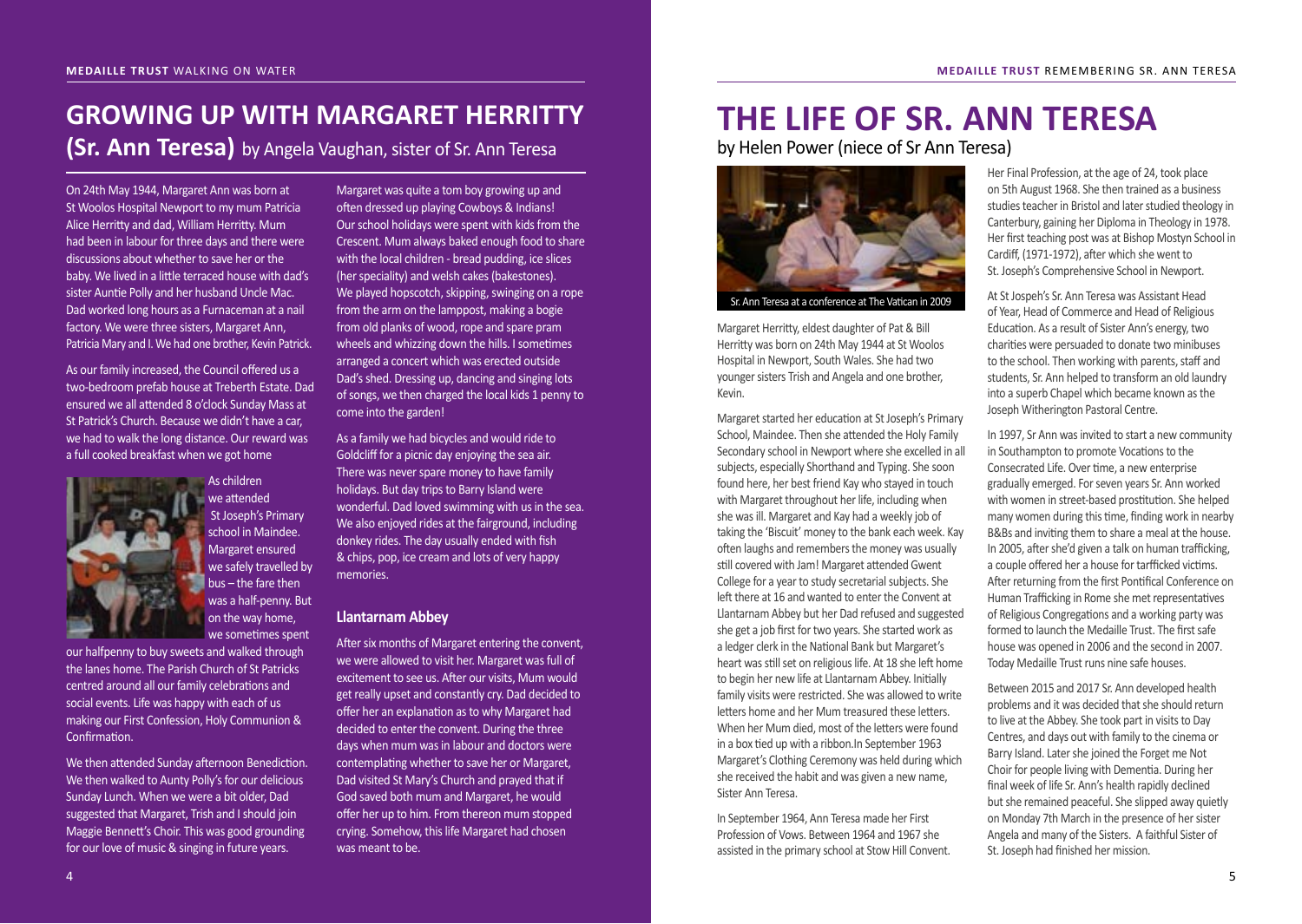### **TRIBUTES TO SR. ANN TERESA...**

*We organised a number of Student Retreats and outdoor ventures together. I always found Ann Teresa to be a supportive colleague and a loyal friend. We worked together for seven years in Southampton publicising and raising funds for Medaille Trust. Ann Teresa had an unshakeable faith and an abiding conviction that the Trust would flourish. She invariably accepted difficulties as opportunities and always relished a challenge. Her energy, enthusiasm and her sense of justice were inspirational to all who knew her. Her firm convictions motivated others to believe in what sometimes seemed to be unattainable possibilities, yet such was her compelling vision that often potential became reality. It was my privilege to be her friend.*

Sr. Henrietta Curran, former colleague at St Joseph's High School and current Trustee of Medaille Trust

*Sr. Ann Teresa was a full circle, no gaps, no kinks, just a perfectly formed circle whose arms gathered us all safely inside to find shelter, understanding and love. She was more than a teacher. She was a friend to everyone and the family each pupil needed, whether they were clever or challenging, black or white; they were welcomed into her life.*

*She managed to get a former stable converted into a Chapel with its own walled garden so that anyone could find a quiet time to reflect when life was hard. I was with her when she travelled to a monastery to persuade a monk to create stain glass windows, no charge of course.*



Sr Ann Teresa and colleagues when she co-founded RENATE in 2010

*We all went that extra mile if her twinkling blue eyes happened to glance in our direction or she just asked. Her faith was all encompassing and she showed us the way into this beautiful world of love for one another with no reproaches or ugliness. She will not be forgotten by many generations who she taught how to love their own lives within their faith.*

Norma Collins, former Arts Teacher and friend for 40 years

*I was struck by her thoughtful and intelligent discussion of the issues facing the Trust. As I got to know her, I appreciated her practical compassion. She was kind and supportive of me personally as she was of anyone who came within her orbit.*

Edwin Landles, former Finance Manager Medaille Trust

*Sister Ann was a visionary whose drive and passion for freeing the oppressed led her to set up an organisation that has cared for and empowered so many men and women to escape their traffickers and start their lives again.*

- Patricia Kenyon, former manager of Medaille Trust's first safe house

*In 2004, at an awareness raising event, Sr Ann Teresa spoke calmly and quietly but with real passion about human trafficking needs in the UK. She was truly inspirational. This led many congregations to support the financing of the Medaille Trust. Later, as members of RENATE, we had many conversations and particularly about her spirituality of creation and her desire for an understanding of the reality of the connectedness* 

*of everything in the throbbing, pulsating, ongoing creation taking place at every second of existence. She was a prophet in our world today, an inspiration coming forth from a deep simplicity of life.* Sr. Imelda Poole IBVM, friend and colleague at RENATE

*I remember vividly, she was so passionate to help the women and girls she met in the streets and in the city she worked. She helped them and found many people who wanted to help her. What I mostly remember is that she told me: "I was offered a house and money to help the women and girls, I looked around me and even behind me, and nobody was offering to do it; so I had to do it myself. And that is what I did.*

> Ivonne van de Kar, RENATE Netherlands

*God works in mysterious ways... In 2004, my wife Minnie and I attended mass in Whitchurch, Hampshire. It wasn't our usual church, not even our parish. There was an appeal on behalf of the Medaille Trust, a charity that neither of us had ever heard of. The speaker was this neat tidy woman who said she was a nun. Her name was Sr. Ann Teresa. She explained in detail the horrors experienced by trafficked women and the vision that Medaille had to rescue and help. All that was missing was a safe haven for them.*

*Shortly afterwards we visited Ann Teresa and the other nuns with whom she lived in Southampton and agreed to help Medaille by purchasing its first safe house. We remained in close touch until she became ill but her legacy survives and prospers not only in that first house that we sponsored but now in others.*

Joe MacHale, sponsor of Medaille Trust first safe house

*I met Sister Ann Teresa only once but she provided me with much to think about as I was embarking on opening a safe house. She* 

*offered her time and shared her experiences. She gently probed and asked questions, making sure I knew what we were getting into and shared insights and thoughts. For this I am very grateful.*

- Kate Garbers, Research Fellow, Support & Independent Modern Slavery Consultant

*I first met Sr Ann Teresa, when she and Fr Des Connelly invited me to a meeting in Southampton to look at the possibility of setting up a safe house for trafficked people. The one big thing that struck me during our meeting was Sr Teresa's 'gentle smile'. It was so powerful, it lit up the room! Such was Sr Teresa's trust and belief in what she was seeking to do, she smiled her way through it, because what she was doing, she was doing for God and his people. Her sheer determination, belief and trust in God spurred her on, despite any obstacle. No obstacle was too much to stop her in her tracks and the evidence is there for all to see! May your gentle soul and smile rest in the peace of God's glory!*

> Fr John Martin, Diocese of Nottingham

*In 2006, Sr Ann telephoned me to discuss the launch of the Medaille movement to offer support and safe living to victims of human trafficking. This coincided with the start of the first house and the need to develop within the Charity Commission parameters. This meant starting a board of trustees and I was invited to join her. Sr Ann's greatest emphasis was the welfare of victims and the day-to-day needs to rebuild the lives of victims. This is why she wanted to build up a supporting group to take care of the legal,* 

*financial and real estate aspects. Sr Ann was careful to ensure that excellent staff were appointed to ensure victim support and she led the first team for the first house, in the direction she wanted Medaille to go. Sr Ann already had in mind to open other houses to grow the mission. Her many contacts with religious orders, meant expansion was not long in coming. She put her personal stamp on Medaille Trust and when the number of houses grew to eight, the same spirit was engendered across them all, with victim support way ahead of the many aspects of government and house organisation. The strong development of Medaille was achieved as Sr Ann appointed strong and capable salaried staff to live out her vision - a vision which continues to this day.*

Brother Francis Patterson, former Chair of Trustees of Medaille Trust

*She was inspirational with a deep concern for justice and a tenacious zeal for serving the poor. She once told me that she had never understood what it was like for someone's cupboards to be bare until she met some of the young women she was working with who, literally, had no food. We organised* 

*a Christmas "hamper" project whereby each tutor group made up a box of treats and necessities for a local family which were transported from the school hall to the car park in a chain of probably hundreds of schoolgirls! A great role model for women's ministry in the church with a vision that went far beyond the Religious but was always holy.*

> Ruth Cunio, teaching colleague and friend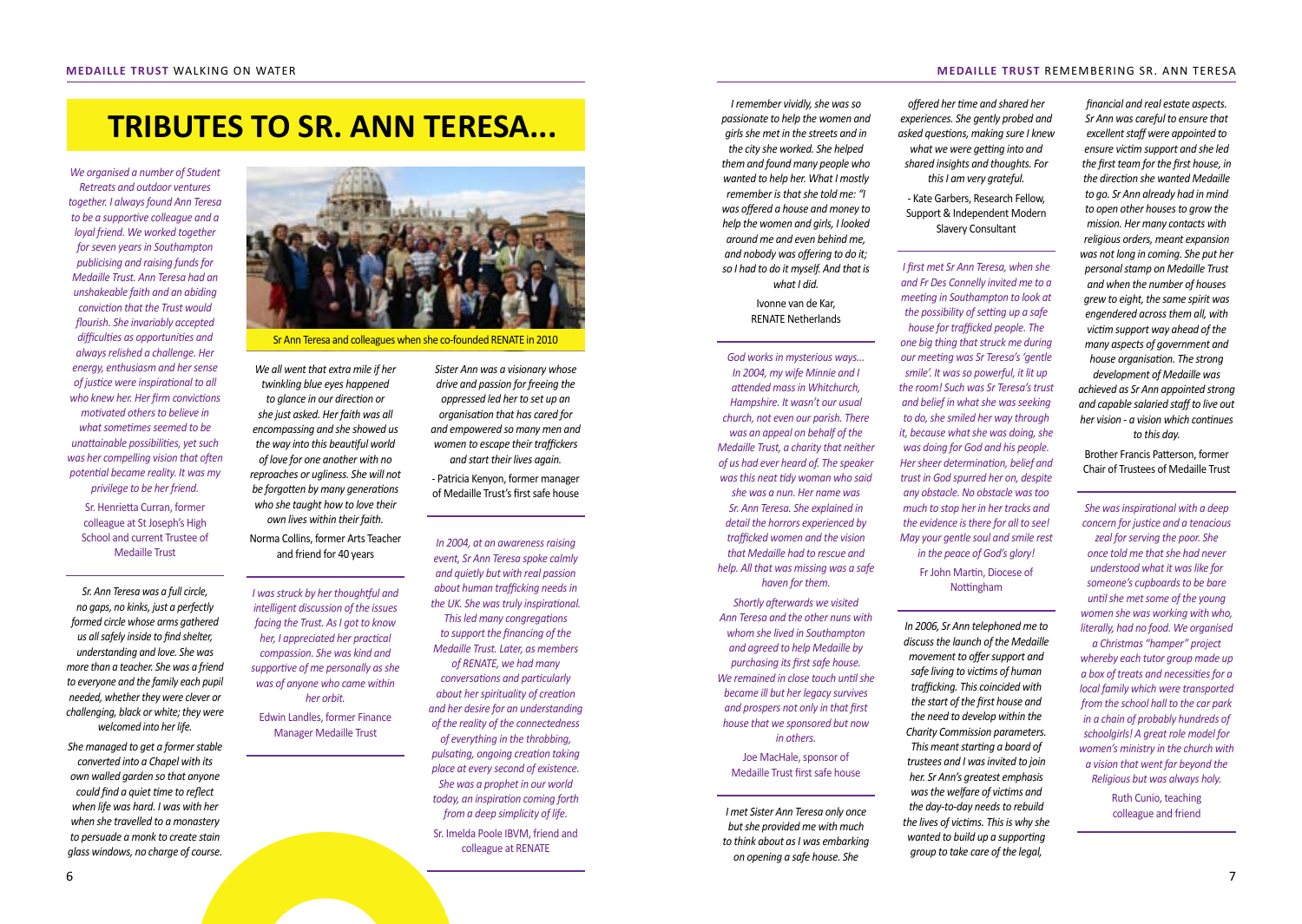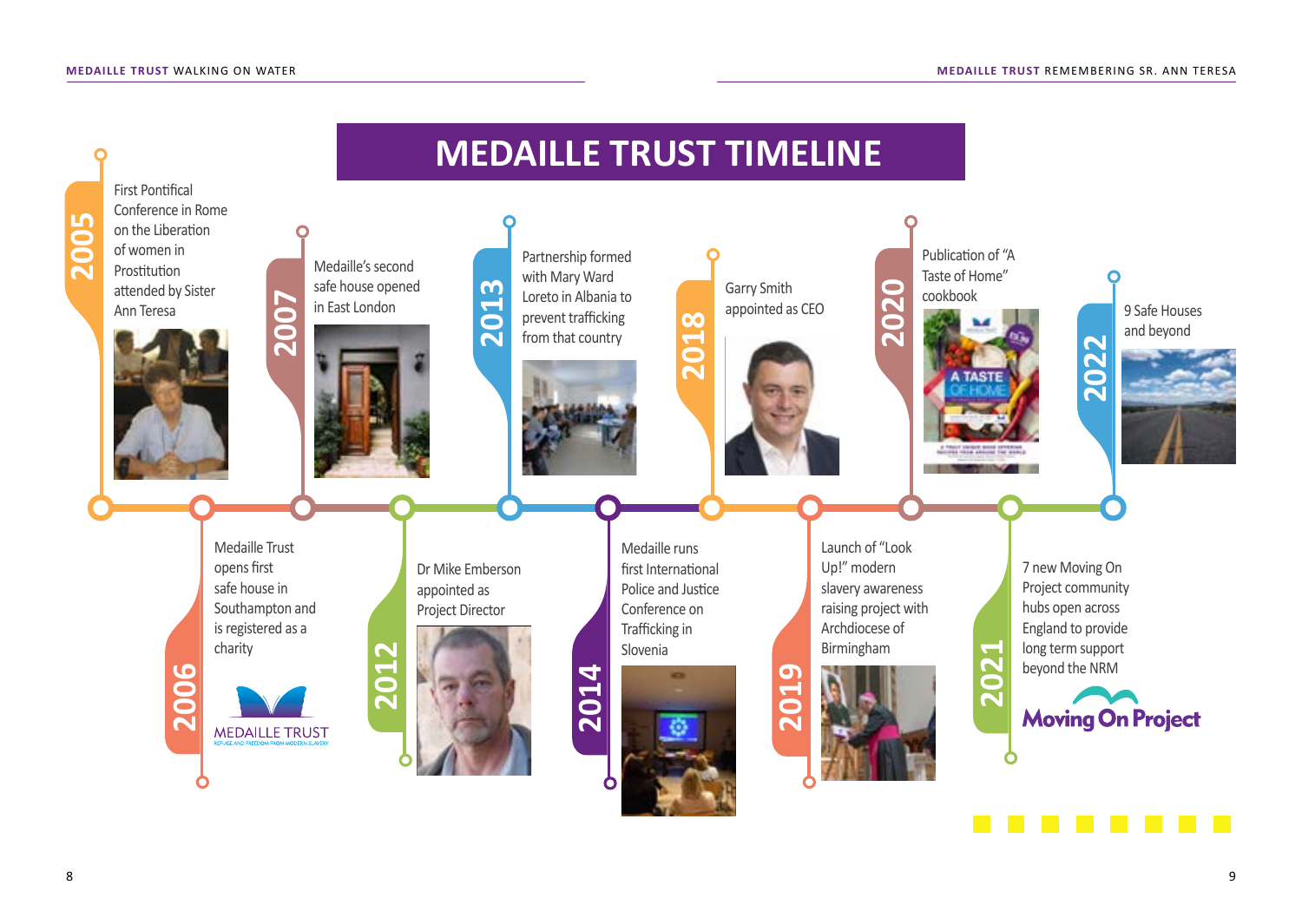# **Trafficking for sexual exploitation**

by Sr Ann Teresa published on Thinking Faith, 19th November 2008

Trafficking for sexual exploitation is the movement of human beings across borders for the purposes of prostitution. It involves the active recruitment and transportation of (mainly) women and children by means of deceit, threat or other forms of coercion. It is always an abuse of power, and it is global in scale. Trafficked women, children or young men will have been betrayed by somebody – a family member, an informal contact or a friend. They will be beaten and raped within a short time of leaving home. On arrival at the destination country they will have their personal documents confiscated by the traffickers, and will be forced to have paid sex with many others several times each day. They will be held in severe debt bondage to their 'owners' for the expenses incurred in their trafficking. Depressed and traumatised, they often attempt suicide, but will be too afraid to talk to the police because of threats to themselves or to their families.

The disparity between the numbers of desperate people needing help and the scant number of safe places available led to the formation, in 2006, of The Medaille Trust. This is a charity founded by Catholic Sisters, Brothers and Priests with the aim of helping women, young men and children who have been freed from sex-trafficking. This ministry sprang from the experience of working with women in street-based prostitution and from studying prostitution as a global issue. This study led to a growing awareness of sextrafficking as a major issue of our time.

There are many underlying causes of the growth of sex-trafficking. A major one is the constant demand for prostituted people. The internet and globalisation have played a major part in this, as well as package holidays linked with sex tourism.

Many men see paying for sexual services as a legitimate form of leisure and entertainment. For these men, the commodification of sex and women provides a context in which, not only is commercial sex normalised, but it is associated with entitlement – with enough money you can buy whoever and whatever you want. As one man said: 'It's just like going to Tescos'! We need to change social attitudes and change our perceptions of prostitution and challenge the attitudes of many men.

In 2005 two Sisters attended the First Pontifical Conference in Rome, on the Liberation of Women in Prostitution and Trafficked Women. The leaders of the Conference wanted to know what was happening in each country with regard to prostitution and trafficking and what the Church was doing about these issues. They drew up a pastoral strategy to deal with this new form of slavery. This Conference inspired the two Sisters to invite Religious throughout the UK to come together to explore the possibility of collaborating to help enslaved people in this country. The response to this invitation was such that The Medaille Trust was formed.

I am a Sister of St. Joseph of Annecy and we were founded by Jean Pierre Medaille SJ in 1650, to help the poorest and most marginalised people. I see my ministry with women in streetbased prostitution which led to the trafficking work with The Medaille Trust, as responding to the core of my vocation. Trafficked women are treated as 'non-persons', and in the UK they are invisible, voiceless and treated as commodities, as things. Many of our Congregations were founded to work with the most vulnerable people, and the victims of trafficking certainly fall into this category.

A large number of Religious Congregations support this ministry by providing funding, property or personnel and the experience has been like the 'Feeding of the 5,000'. Because each Congregation has given what it can, some of the most wretched people in our country are being empowered.

When I first sensed that God was calling me to leave my work with street-based prostitution and to move into the unchartered waters of providing safe housing for trafficked people, I felt overwhelmed. When we interviewed the staff for our first safe house, we gave them threeyear contracts, but we only had enough money for one year. At that time, the Medaille Trust wasn't really functioning and I felt that God was asking me to walk on water – to trust that the money would come at the right time. It did come, and not only the money, but so much more as well because Religious Congregations shared so generously.

Recently, I rediscovered Liberation Theology, in particular the work of Jon Sobrino and Gustavo Gutierrez. For me, this has been like finding the 'Treasure in the Field'. The work of these theologians resonated with my experience of working with women in street-based prostitution and with trafficked women. My life has been turned upside down and my reading has enabled me to experience God anew; the God who says 'Set my people free', Jesus who asks us to walk on water, to trust, to let go. In particular, I was struck by Jon Sobrino's statement: "Without the poor, there is no salvation. Without the poor, there is no Church. Without the poor, there is no Gospel". His understanding of "the poor" was not only the economically poor, but the outcasts of our society and those who are treated as 'non-persons'. I agree with his statement that conversion means seeing life through the eyes of those at the bottom of the pile, and that God can only be known through the poor.

I visited one of our safe houses and asked the staff what working with the women was doing for them personally. I am well aware of what we are trying to do for the women, but I had a deepdown conviction that this is a two-way process. One member of staff said: "I have had my ups and downs in life, but when I am with the women I am constantly reminded of how lucky I am and what a charmed life I have lived by comparison." When listening to the staff, I kept hearing: "I feel privileged to work with the women and to be part of their lives. It is a blessing to be with them"; "I love my job, I love coming to work". There aren't many people who can say this today! Recently two significant people who run the service for The Medaille Trust shared a meal with the women. They said afterwards, that it was one of the happiest meals they had ever had, and I understood what they meant because of my own experiences of sharing meals with women in street-based prostitution.

Religious Congregations have always sprung up to respond to the great needs of the times, and I see this collaborative ministry of The Medaille Trust, as doing just that. Every country in the world is caught up in trafficking, as a source country, a transit country or a destination country. We need all the networks that already exist in the Church and other supportive networks in order to help our desperate sisters and brothers. I believe that we are simply doing what God asks of us in the Old and New Testament, namely to have a preferential love for the poor, to proclaim liberty to captives, to let the oppressed go free. This ministry is enabling us to see the world through the eyes of the outcasts of our society, of those at the bottom of the heap – which Jon Sobrino calls 'Conversion'!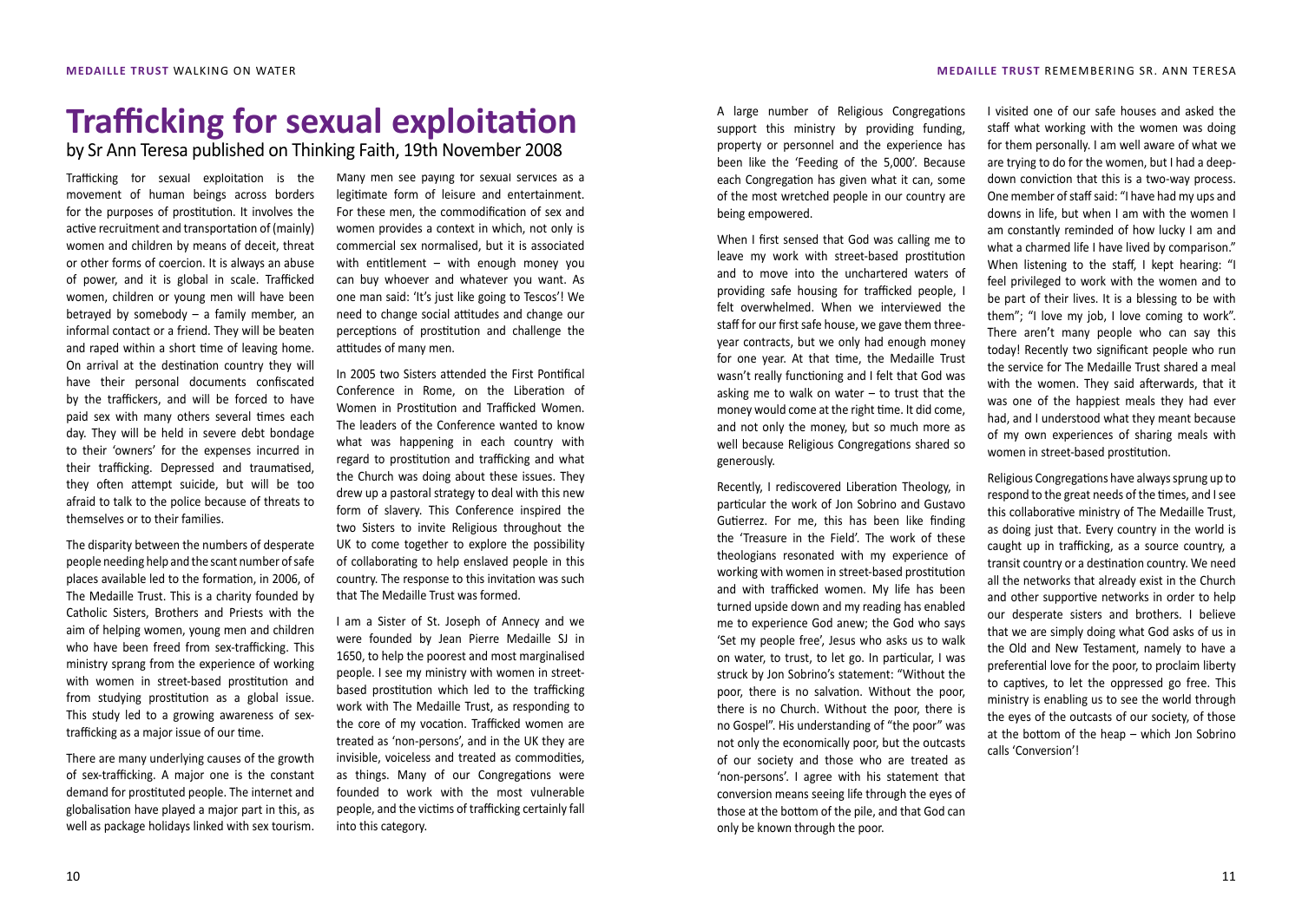### **HER LEGACY - MEDAILLE TRUST TODAY**

Today Medaille Trust is one of the UK's largest providers of supported accommodation for victims of modern slavery, with nine safe houses. We have provided shelter and support to more than two thousand people fleeing abuse and exploitation. Our Moving On Project works with survivors of modern slavery, helping them access counselling and support, access education and employment, and integrate into the community. We partner with police to bring the perpetrators of modern slavery to justice.



Wellbeing Wednesdays are held every week at our London West Safe House and involves our residents and staff coming together to cook and eat together.



An Albanian Feast to celebrate 31st birthday of a modern slavery survivor in Manchester



Birthday party for one of our Swindon safe house residents who turned 70. Party sponsored by several Swindon businesses

At our Southampton Safe House we are teaching our survivors of modern slavery how to save lives with first aid skills



"Garden of Happiness" Art workshop with Modern Slavery survivors in London



Modern slavery survivors visit allotment in Southampton where they grow fresh fruits and vegetables



Residents and staff at London East Safe House share a meal to celebrate Eid



Feet massages and pampering for Modern Slavery survivors in Kent



A card made by Modern Slavery survivor in Hampshire

| Please pledge your support<br>and make a donation.              |                                                                                   |  |
|-----------------------------------------------------------------|-----------------------------------------------------------------------------------|--|
| If you can, please gift aid it.<br>Thank you.                   |                                                                                   |  |
| <b>My details</b> (please complete in block capitals)<br>Title: | Scan the barcode or visit<br>www.medaille-trust.org.uk/donate<br>to donate online |  |
|                                                                 |                                                                                   |  |
|                                                                 |                                                                                   |  |
|                                                                 |                                                                                   |  |

**Our Privacy Pledge:** We will store your data securely and ensure the security of your data when dealing with banks and the postal service. For more details, please read our privacy statement online: medaille-trust.org.uk/legal/privacy-policy We are registered with the Fundraising Regulator.

#### I would like to make a donation of:



Please make cheques payable to: Medaille Trust I do not require an acknowledgement for this donation

#### Regular Giving

By completing the following section, your bank will pay us automatically. You can donate monthly, quarterly or annually.

#### Please pay to: Medaille Trust Limited

Account No: 43966674 Sort code: 20-25-29 Barclays Bank, 31 High Row, Darlington DL3 7QS



The sum of £........................................................................................................................................

Each month / quarter / year (please circle) until further notice and debit my account

Starting on:..........................................................................................................................................

Account No:.........................................................................................................................................

Sort code:............................................................................................................................................

Signature:............................................................................................................................................

Date:....................................................................................................................................................

ക

To the Manager (Bank name and address)

13 ................................................................................................. Postcode...........................................

12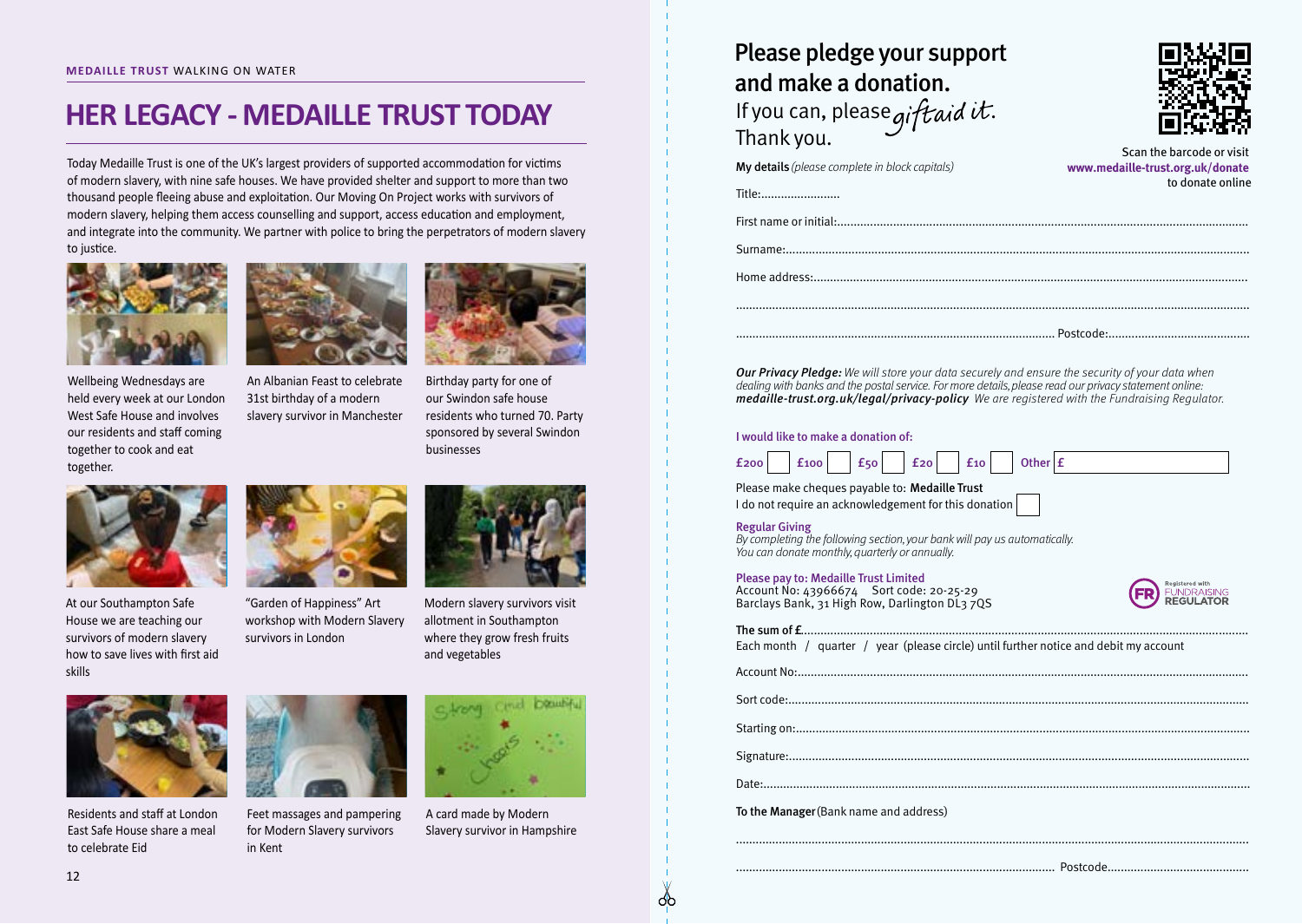giftaid it

### Boost your donation by 25p of Gift Aid for every £1 you donate

Gift Aid is reclaimed by the charity from the tax you pay for the current tax year. Your address is needed to identify you as a current UK taxpayer (please complete on p17).

To gift-aid your donation, please tick this box:

I want to gift-aid my donation of £.......................................... and any donations I make in the future or have made in the past four years to Medaille Trust.

I am a UK taxpayer. I understand that if I pay less income tax and/or capital gains tax than the amount of Gift Aid claimed on all my donations in that tax year, then I will be responsible for paying any difference.

Please notify the charity if you:

- Want to cancel this declaration
- Change your name or home address
- No longer pay sufficient tax on your income and/or capital gains

If you pay income tax at the higher or additional rate and want to receive the additional tax relief due to you, you must include all your Gift Aid donations on your self-assessment tax return or ask HMRC to adjust your tax code.

**Please detach this form and post to:**

Medaille Trust, Cathedral Centre, 3 Ford Street, Salford M3 6DP

KEEP INTOUCH (please tick if you'd like):

| To receive free copies of our magazine in the post (three issues a year)                                                                                                                                                                                                                              |
|-------------------------------------------------------------------------------------------------------------------------------------------------------------------------------------------------------------------------------------------------------------------------------------------------------|
| $\frac{1}{2}$ , and $\frac{1}{2}$ , and $\frac{1}{2}$ , $\frac{1}{2}$ , $\frac{1}{2}$ , $\frac{1}{2}$ , $\frac{1}{2}$ , $\frac{1}{2}$ , $\frac{1}{2}$ , $\frac{1}{2}$ , $\frac{1}{2}$ , $\frac{1}{2}$ , $\frac{1}{2}$ , $\frac{1}{2}$ , $\frac{1}{2}$ , $\frac{1}{2}$ , $\frac{1}{2}$ , $\frac{1}{2}$ |

- To receive our magazine via email (three issues a year)
- My email address:.................................................................................................................................…

Information about how to get more involved with Medaille Trust

Information about leaving a legacy to Medaille Trust in your will

To be removed from our postal mailing list  $\;\;|\;\;$  or our email list

Thank you for your kind donations and continued support. Please know that every **£** makes a difference.



රර්

### SISTER ANN TERESA BURSARY – A SPECIAL TRIBUTE TO OUR FOUNDER

As a testament to Sister Ann Teresa's life-force and passion, a bursary fund has been set up in her name, uniting her passion for education with her compassion for those fleeing exploitation.

The Sister Ann Teresa Bursary will help pay fees and expenses for survivors of modern slavery who wish to pursue education and training opportunities. Education offers survivors a positive route to independence, while improving their wellbeing and social support. Yet all too often the cost of the course, buying the equipment and tools needed to attend, and the associated childcare and travel costs, stand in the way.

Our aim is to provide bursaries up to £1,200 each, to survivors of modern slavery who are receiving support within one of our safe houses or through the Moving On Project. We believe this will help to remove the financial barriers that prevent them from realising their full potential.

Launching the bursary, Medaille Trust Chief Executive Garry Smith said: "Education and training empower people to become more confident and independent. Our charity has tried over the years to equip modern slavery survivors with the skills needed to thrive when they leave our safe houses. However, all too often, the tuition cost of a course, buying the necessary equipment, paying for transportation, and the cost of childcare are too much for the vulnerable people we support. This bursary seeks to help remove those barriers to education and training so that the survivors of modern slavery who we support can achieve their full potential. It is the sort of initiative Sr. Ann Teresa would have embraced, and it is a fitting tribute to her."

If you would like to donate to the Sister Ann Teresa Bursary, please fill in the form in this magazine and send it with your donation. You can also donate online by visiting our donate page at **www.medaille-trust.org.uk/donate** and in the comment box put Reference - SAT Bursary. Once we have reached our £10,000 target, keeping the Bursary running for the next two years, any further donations received will be directed to the Moving On Project. This project helps to empower modern slavery survivors to thrive in their community.



Sr Ann Teresa running a workshop with Carmelite Friars in 2009 in Aylesford



Sr Ann Teresa in 2009 at a conference which led to the launch of RENATE (Religious in Europe Networking against Trafficking and Exploitation).